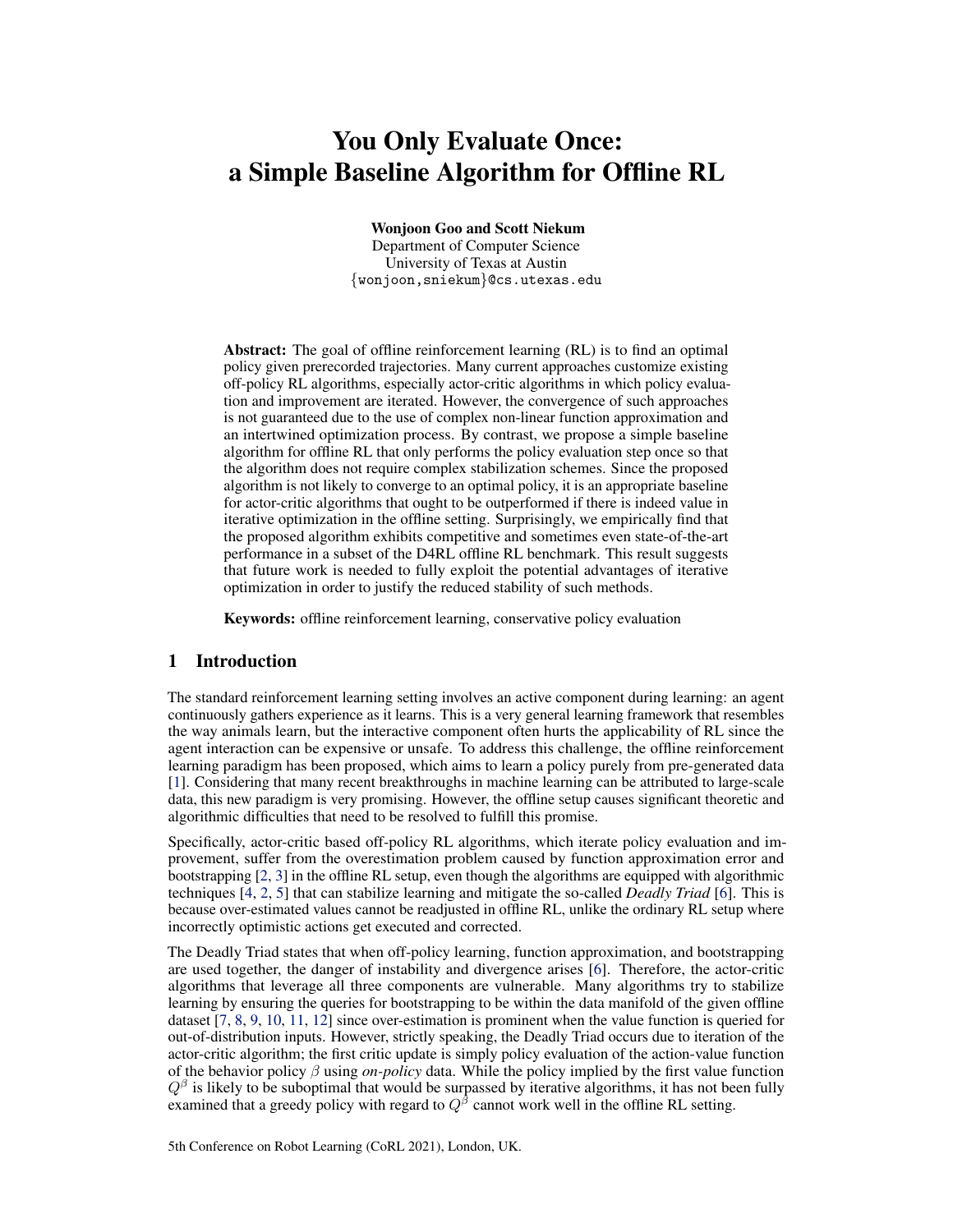To this end, we propose a baseline algorithm, named YOEO, that evaluates the value of a behavior policy once and extracts a greedy policy under the learned value approximation, and by doing so, we examine the hidden presumption of the actor-critic based offline RL algorithms that the iterative process is essential and beneficial. Our algorithm leverages pessimism under uncertainty [\[13,](#page-8-0) [14\]](#page-8-0) within the distributional RL framework [\[15,](#page-8-0) [16,](#page-9-0) [17\]](#page-9-0). Surprisingly, we find that the greedy policy extracted from the value function of the behavior policy with our algorithm exhibits competitive and sometimes even state-of-the-art results in D4RL benchmarks [\[18\]](#page-9-0). Our results indicate not only the effectiveness of the proposed algorithm adopting pessimistic regularization, but also implies potential vulnerabilities of the iterative optimization process of actor-critic algorithms in the offline setting, especially when a complex function approximator like a deep neural network is used. We expect that the proposed strong baseline will foster future offline RL research by allowing researchers to measure the actual advantage coming from the iterative process, which is a main concern in offline RL.

#### 2 Related Work

Evaluating and improving a policy with the data generated from a different policy (off-policy RL) has been widely investigated, and several papers have shown theoretical convergence properties of prediction and control algorithms in the off-policy setting [\[19,](#page-9-0) [20,](#page-9-0) [21\]](#page-9-0). However, theoretical frameworks are limited to linear function approximation, while non-linear function approximation is essential to handle large-scale MDPs. Yet, there have been efforts to build practical algorithms with non-linear function approximators, and they have shown considerable success in various domains [\[22,](#page-9-0) [23,](#page-9-0) [24,](#page-9-0) [25\]](#page-9-0) tackling real-world RL problems.

In theory, off-policy algorithms can be used in the offline setup without any modifications, but the algorithms often catastrophically fail when applied in the batch setting [\[7\]](#page-8-0). This is due to the accumulation of extrapolation error from bootstrapping and the policy improvement step (i.e. max operation) [\[7,](#page-8-0) [8\]](#page-8-0). In the non-batch setting, new experiences gathered via interaction can prevent this degenerate case, but it is impossible in the batch setting where interaction is prohibited. Pertaining to this problem, much research has been proposed, especially in the context of actor-critic algorithms in which policy evaluation and improvement are iterated. One class of solutions constrains the policy improvement step so that the optimized policy matches the behavior policy, in distribution [\[9\]](#page-8-0) or in support [\[8\]](#page-8-0). In more recent work, a behavior policy for distribution matching is replaced with a prior policy, which is trained along with policy evaluation via weighted behavior cloning [\[12\]](#page-8-0). In [\[11\]](#page-8-0), the policy improvement step is omitted while using the prior policy as a target policy for the evaluation. While the prior works try to overcome the Deadly Triad, we sidestep the problem and examine the hidden assumption of the actor-critic algorithm that the iterative process is essential and beneficial.

The most closely related prior works are behavior cloning-based methods [\[26,](#page-9-0) [10\]](#page-8-0) which mimic a subset of good state-action pairs from the pre-generated trajectories. Since these methods approximate a value function for a behavior policy without an iterative policy improvement step, the algorithm does not diverge. The main difference with our proposed approach is that we train an action-value function with pessimistic regularization while the prior works evaluate a state- or action-value function to filter state-action pairs based on advantage calculated with Monte-Carlo return [\[26\]](#page-9-0) or  $TD(k)$  return [\[10\]](#page-8-0) and train a policy via behavior cloning with the filtered data.

For principled regularization of the action-value function, we adopt pessimism under uncertainty, which can address the overestimation problem when the given offline dataset is not informative enough to estimate the value of every action given a state [\[14\]](#page-8-0). This pessimism can be applied by directly penalizing Q values for a particular state-action distribution [\[13\]](#page-8-0), or with model-approximation [\[27\]](#page-9-0) that leverages uncertainty prediction techniques developed for supervised learning, such as Lakshminarayanan et al. [\[28\]](#page-9-0) or van Amersfoort et al. [\[29\]](#page-9-0). While the previous approaches apply pessimism unconditionally for every state [\[13\]](#page-8-0) or use transition-dynamics based proxies [\[27\]](#page-9-0) for measuring uncertainty, we propose a theoretically justifiable regularization method for estimating  $Q^{\beta}$ that is based on distributional RL.

## 3 Preliminaries

The common mathematical framework for reinforcement learning is a Markov Decision Process (MDP), which is defined by a tuple  $\mathcal{M} = (\mathcal{S}, \mathcal{A}, T, d_0, r, \gamma)$  defined by a set of states  $s \in \mathcal{S}$ , a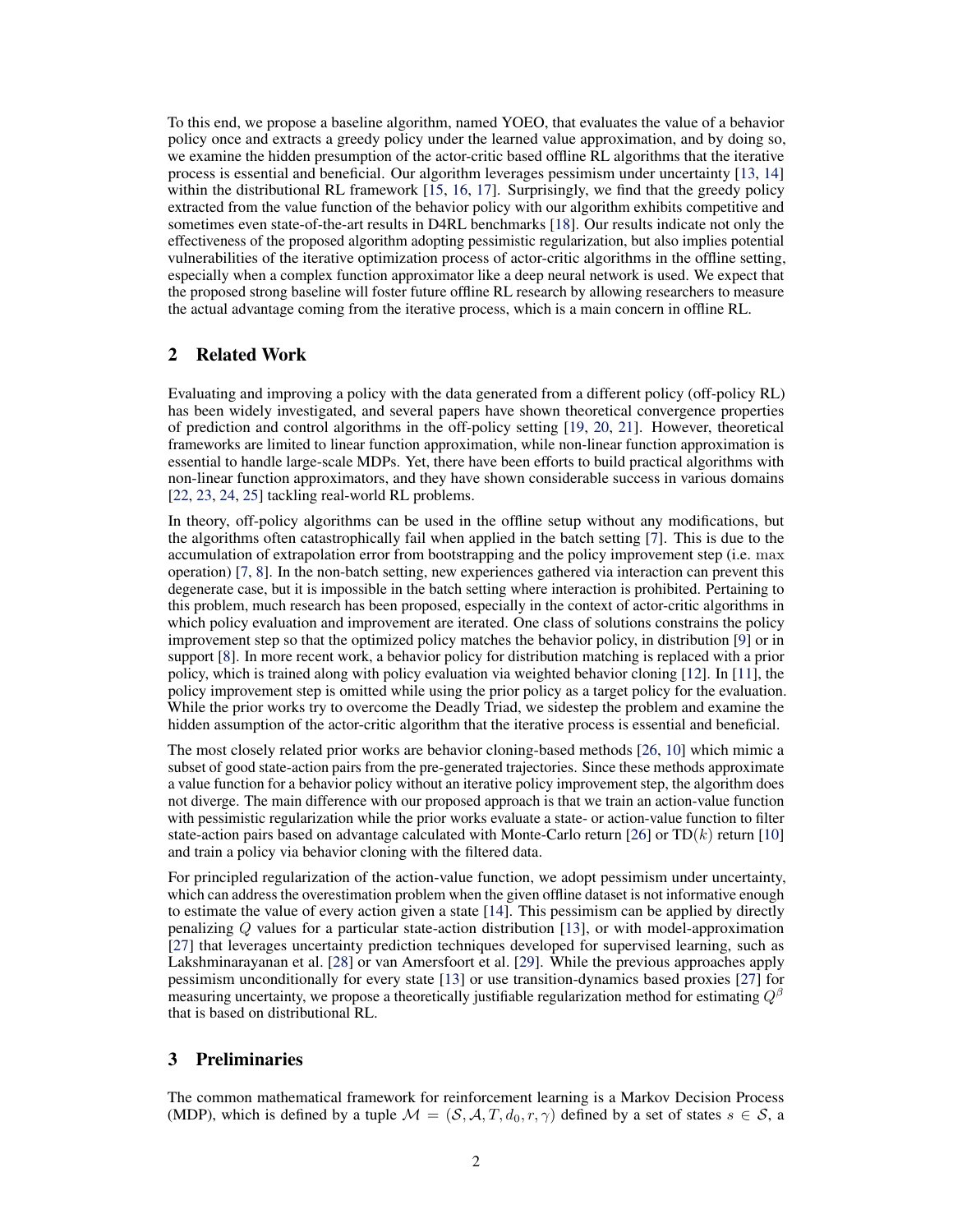set of actions  $a \in \mathcal{A}$ , conditional transition dynamics  $T(s'|s, a)$ , an initial state distribution  $d_0$ , a reward function  $r : S \times A \to \mathbb{R}$ , and a discount factor  $\gamma \in (0,1]$ . In this framework, the goal of reinforcement learning is to find an optimal policy  $\pi(a|s)$  that maximizes an expected sum of discounted reward (return). Formally, the objective is defined as:

$$
J(\pi) = \mathbb{E}_{\tau \sim p^{\pi}} \left[ \sum_{t=0}^{H} \gamma^t r(s_t, a_t) \right],
$$
 (1)

where  $\tau$  is a sequence of states and actions  $(s_0, a_0, \ldots, s_H, a_H)$  of length H, and  $p^{\pi}$  is a trajectory distribution of a policy, which can be represented as:

$$
p^{\pi}(\tau) = d_0(s_0) \prod_{t=0}^{H} \pi(a_t|s_t) T(s_{t+1}|s_t, a_t).
$$
 (2)

One way to find an optimal policy is to estimate an action-value function  $Q^{\pi}$ , which represents the expected return over possible trajectories following a policy  $\pi$  starting from a given state and action:  $Q^{\pi}(s_t, a_t) = \mathbb{E}_{\tau \sim p^{\pi}(s, a)} \left[ \sum_{t'=t}^H \gamma^{t'-t} r(s_{t'}, a_{t'}) \right]$ .  $Q^{\pi}$  function implies a greedy policy  $\pi^+(a|s) = \delta\big(a = \arg\max_b Q^\pi(s, b)\big)$ , which is better than or equal to its original evaluation target policy  $\pi$ . Therefore, when we perform policy evaluation ( $Q$  estimation) and policy updates iteratively, we can move toward the optimal policy  $\pi^*$  and the optimal Q function  $Q^{\pi^*}$ . Policy evaluation can be done with a Monte-Carlo method, but bootstrapping is commonly used, which utilizes a recursive equation that must be satisfied at convergence:

$$
Q^{\pi}(s, a) = r(s, a) + \gamma \mathbb{E}_{s' \sim T(s'|s, a), a' \sim \pi(a'|s')} Q^{\pi}(s', a').
$$
\n(3)

When an MDP is discrete and Q can be represented by a tabular representation (i.e. when  $|S| \times |A|$  is small), it is known that policy evaluation converges to a correct solution in the limit of the number of transition tuples [\[6\]](#page-8-0). However, when an MDP has a large state or action space, Q has to be represented with a function approximator, such as a deep neural network. In addition, when the action space is continuous, directly extracting a better policy from Q becomes infeasible due to the arg max operator. These restrictions are addressed in actor-critic algorithms [\[4,](#page-8-0) [2,](#page-8-0) [5\]](#page-8-0) which explicitly alternate policy evaluation and policy improvement with a batch of (online) transition samples  $D$  and a parameterized value function  $\hat{Q}_{\theta}$  and a policy  $\pi_{\phi}$ :

$$
\theta^{k+1} \leftarrow \arg\min_{\theta} \mathbb{E}_{s,a,s' \sim D} \left[ d(\hat{Q}_{\theta}(s,a), r(s,a) + \gamma \mathbb{E}_{a' \sim \pi_{\phi^k}(a'|s')} \hat{Q}_{\theta^k}(s',a')) \right] \text{ (policy evaluation)},\tag{4}
$$

$$
\phi^{k+1} \leftarrow \arg \max_{\phi} \mathbb{E}_{s \sim D, a \sim \pi_{\phi}(a|s)} [\hat{Q}_{\theta^{k+1}}(s, a)] \text{ (policy improvement)},\tag{5}
$$

where  $k$  is an update step, and  $d$  is a distance measure such as squared  $l_2$  or Huber loss.

## 4 You Only Evaluate Once

Behind actor-critic based offline RL algorithms, there is a common presumption that the iterative process is essential in achieving better performance than that of the behavior policy, even though it could sacrifice the reliability of the algorithm due to the over-estimation problem. This is because we want to find a policy that behaves differently from the data-generating policy by making counterfactual queries (policy improvement) and answering (policy evaluation) them iteratively [\[1\]](#page-8-0). However, it has not been established that a simpler and safer baseline cannot work well—a policy that selects the best action with regard to the action-value function of the *behavior policy*. Without rigorously examining this hypothesis, the true worth of iterative algorithms and counterfactual queries cannot be fully understood.

In this paper, we challenge the iterative offline algorithms by proposing a stable offline algorithm that recovers the best action of behavioral policy  $\beta(s)$  that is used to generate an offline dataset D. Formally, our goal is to find the greedy *behavioral* policy  $\beta^*(s)$  that selects the best action with respect to  $Q^{\beta}$ , only considering the action candidates of  $\beta$ :

$$
\beta^*(s) := \underset{a \in B(s)}{\arg \max} Q^{\beta}(s, a) \quad \text{where} \quad B(s) = \sup \beta(s) := \{a \in \mathcal{A} : \beta(a|s) > 0\}. \tag{6}
$$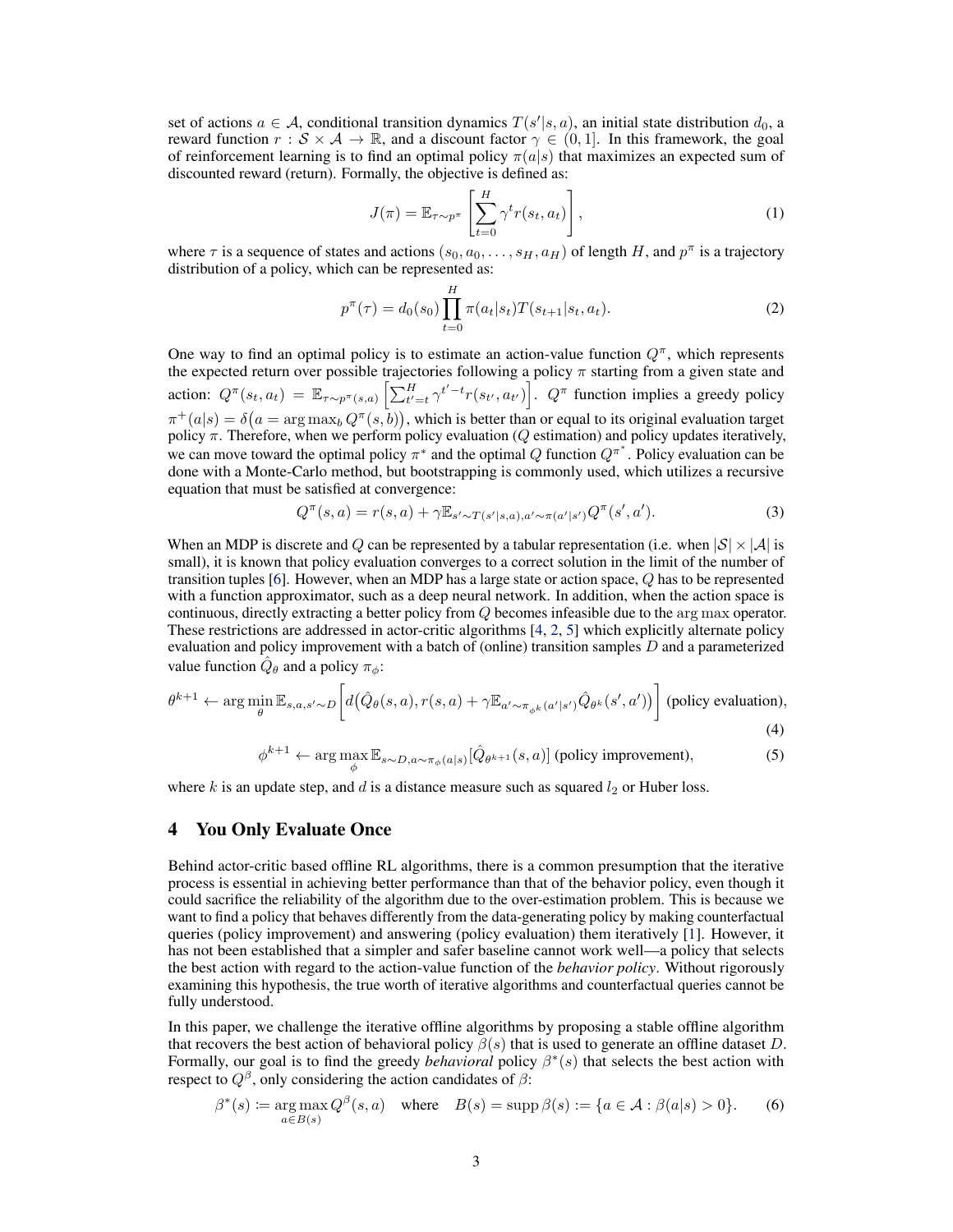When we have an oracle  $B(s)$ ,  $\beta^*$  can be estimated by simply making on-policy queries to the approximated action-value function  $\hat{Q}^{\beta}$ , which can be trained via TD loss based on SARSA tuple  $(s, a, r, s', a') \in D$ . This can be reasonably correct as long as the given dataset is sufficient to perform an on-policy evaluation. However, the approach to learning  $\beta^*$  directly by estimating  $B(s)$  and  $\hat{Q}^{\beta}$  is prone to failure. This is because directly modeling  $B(s)$  is often infeasible since  $\beta$  can be a mixture of many stochastic policies, and the estimation error in  $B(s)$  can create unpredictable errors in finding  $\beta^*$  because the prediction of  $\hat{Q}^{\beta}$  for off-policy input  $(s, \tilde{a})$  solely depends on the generalization ability of  $\hat{Q}^{\beta}$ . Figure [1](#page-7-0) demonstrates one failure case in estimating  $Q^{\beta}$ ; when  $\hat{Q}^{\beta}$  is trained without any regularization, it behaves more like a state value function  $V^{\beta}(s)$  ignoring the action input. Therefore, any erroneous action generated by estimated  $B(s)$  will be treated as the best action.

Instead, we propose to learn the greedy behavioral policy  $\beta^*$  without directly estimating  $B(s)$ . It can be achieved when  $\hat{Q}^{\beta}$  is properly regularized so that the greedy policy implied by the regularized  $\hat{Q}^{\beta}$ is  $\beta^*$ . We argue that *pessimistic* regularization satisfies such property:

**Theorem** ( $\hat{Q}^{\beta}$  implies  $\beta^*$ ). Let  $\hat{Q}^{\beta}$  be a **valid pessimistic approximation** of  $Q^{\beta}$ : (1)  $\hat{Q}^{\beta}(s,\tilde{a})$  <  $\max_{a\in B(s)} Q^{\beta}(s, a)$   $\forall s \in D, \ \tilde{a} \notin B(s)$  and (2)  $\hat{Q}^{\beta}(s, a) = Q^{\beta}(s, a)$   $\forall (s, a) \in D$ . Then, a greedy *policy over*  $\hat{Q}^{\beta}$  *is*  $\beta^*$ *. Proof.*

$$
\underset{a \in \mathcal{A}}{\arg \max} \hat{Q}^{\beta}(s, a) = \underset{a \in B(s)}{\arg \max} \hat{Q}^{\beta}(s, a) = \underset{a \in B(s)}{\arg \max} Q^{\beta}(s, a) = \beta^{*}(s).
$$

Pessimistic regularization is essential even for learning  $Q^{\beta}$  since there are always out-of-distribution state-action pairs  $(s, \tilde{a})$  given a fixed dataset D, and the values of these inputs depend on the generalization characteristic of the function approximator used to learn  $Q^{\beta}$ . Therefore, we have to regularize  $\hat{Q}^{\beta}$  properly, and we adapt pessimism under the uncertainty principle since we cannot assume any value for OOD input unless we have a prior regarding an MDP. Yet, in contrast to pessimistic regularization for  $Q^*$ , which requires a calibrated epistemic uncertainty measurement [\[14\]](#page-8-0) or suffers from over-regularization due to excessive pessimism [\[13\]](#page-8-0),  $\hat{Q}^{\beta}$  can be properly regularized by enforcing  $\hat{Q}^{\beta}(s, \tilde{a})$  to be smaller than the maximum value of  $\hat{Q}^{\beta}(s, a)$  for  $a \in B(s)$ .

#### 4.1 Practical Implementation

When we have a valid pessimistic approximation of  $Q^{\beta}$ ,  $\beta^*$  can be inferred without knowing  $B(s)$ since the greedy action over the approximated value function  $\hat{Q}^{\beta}$  is  $\beta^*$ . However, the first constraint of the valid pessimistic approximation still depends on  $B(s)$ , and it makes implementing the pessimistic regularization in its original form difficult.

To address this problem, we express the two conditions of the theorem in terms of the state value *distribution* over  $Y^{\beta}(s)$ ;  $Y^{\beta}(s)$  is a random variable representing the return of the policy  $\beta$  starting from a state s where its expectation is the state value  $V^{\beta}(s) = \mathbb{E}[Y^{\beta}(s)]$  [\[15,](#page-8-0) [16,](#page-9-0) [17\]](#page-9-0). With the random variable  $Y^{\beta}(s)$ , the two constraints can be rewritten as follows: (1)  $\hat{Q}^{\beta}(s,\cdot) \leq \max_{a \in B(s)} Q^{\beta}(s,a)$  $\max_{w} Y^{\beta}(s; w)$ , and (2)  $\hat{Q}^{\beta}(s, a) = r + \gamma \mathbb{E}_{s' \sim T(s, a)}[V^{\beta}(s')] = r + \gamma \mathbb{E}_{s' \sim T(s, a)}\big[\mathbb{E}_{w}[Y^{\beta}(s'; w)]\big]$ where  $w$  is an outcome of the sample space of Y. This converted expression is defined without a need for  $B(s)$ , and therefore, we can now implement the pessimistic regularization with  $Y^{\beta}(s)$  instead of  $B(s)$ . Note that the constraint is defined with the maximum and the expected value of  $Y^{\beta}$  only for the state  $s \in D$ . This allows us to use any on-policy evaluation methods for  $Y^{\beta}$  as long as the resulting approximation is precise for on-policy states.

We propose a two-step approach: we first perform state value *distribution* learning using  $(s, r, s')$ transition tuple in D (behavioral policy evaluation) and then train  $\hat{Q}^{\beta}$  in a supervised manner that satisfies the given constraints. Specifically, we represent a state-value distribution of  $Y^{\beta}$  using implicit quantile network (IQN) [\[17\]](#page-9-0), which is a recently proposed distributional RL algorithm that models the value distribution in the form of an inverse cumulative distribution function parameterized with  $\psi$ : (with a slight abuse of notation)  $\hat{Y}_{\psi}(s; \tau) = \inf \{ v \in \mathbb{R} : \tau \leq \text{Prob}(Y(s) \leq v) \}$  where  $\tau$ is queried probability. In IQN, the parameter  $\psi$  can be trained by a distributional TD learning. For details about the distributional TD learning, please refer to Will et al. [\[17\]](#page-9-0).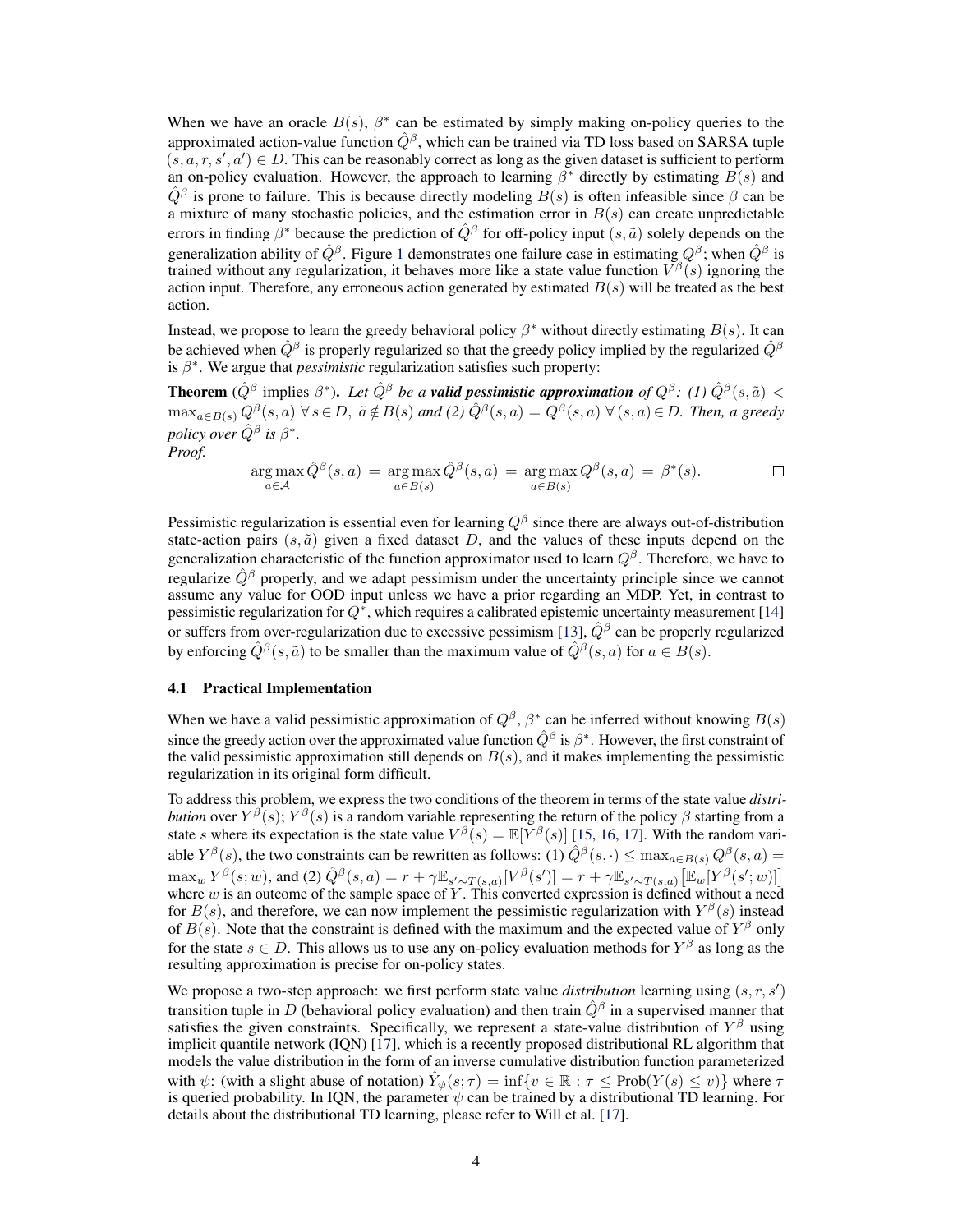<span id="page-4-0"></span>With the approximated state-value distribution  $\hat{Y}_{\psi}$  of the behavior policy  $\beta$ , we train an actionvalue function  $\hat{Q}_{\theta}$  with a supervised loss for on-policy state-action pair  $(s, a)$  and a pessimistic regularization  $R$  for off-policy pair  $(s, \tilde{a})$ :

$$
L = \mathbb{E}_{(s,a,r,s') \sim D} \left[ \frac{1}{2} \left| \hat{Q}_{\theta}(s,a) - \left( r + \gamma \mathbb{E} \left[ \hat{Y}_{\psi}(s') \right] \right) \right|^2 + \lambda \mathcal{R}(s;\theta) \right]
$$
(7)

where  $\lambda$  is a hyperparameter that controls the strength of pessimism. While we can approximate the expectation of  $\hat{Y}_{\psi}$  with sampling, we use the median value of the distribution  $\hat{Y}_{\psi}(s';0.5)$  for computational efficiency.

The main goal of  $R$  is to implement the pessimism on  $\hat{Q}_{\theta}$  and guarantee  $\hat{Q}_{\theta}$  to be a valid pessimistic approximation of  $Q^{\beta}$  that satisfies  $\hat{Q}_{\theta}(s,\cdot) \leq \max Y^{\beta}(s)$ . While every possible action  $a \in \mathcal{A}$  needs to be checked, it is computationally infeasible when the action space is large or infinite. Hence, we sample actions from a static distribution  $\mu$  (passive pessimistic regularization) and a distribution  $\pi_{\phi}$ that is actively changing over training iterations (active pessimistic regularization). Then, we penalize  $\hat{Q}_{\theta}$  if the estimations on the action samples violate the pessimistic constraint. We use a different hyperparameter  $\tau$  for each of action samples. We sample  $n_b$  number of actions from each distribution and use the log-sum-exp trick to change the hard constraint into a soft constraint:

$$
\mathcal{R}(s; \theta) = \log \left[ \exp(\hat{Y}_{\psi}(s; \tau_1)) + \sum_{\tilde{a} \sim \pi_{\phi}(s)} \exp \hat{Q}_{\theta}(s, \tilde{a}) \right] + \log \left[ \exp(\hat{Y}_{\psi}(s; \tau_2)) + \sum_{b \sim \mu(s)} \exp \hat{Q}_{\theta}(s, b) \right]
$$
\n(8)

We use a random uniform policy for  $\mu$  while the  $\pi_{\phi}$ is trained against trained  $Q$  (or a set of  $Q$ s when an ensemble technique is used) as same as an ordinary actor in the actor-critic algorithm. However, it is different from the actor in that  $\pi_{\phi}$  works as an active regularizer that adversarially finds the wrong generalization part of  $\hat{Q}_{\theta}$ . For  $\tau_1$  and  $\tau_2$ , we use 0.9 and 0.1 respectively. While the  $\tau_1$  is decided following the definition of valid pessimism with a safe margin of 0.1, we use a small  $\tau_2$  since we expect that a random policy will perform poorly. We train multiple  $\hat{Q}_{\theta}$  models and aggregate them by taking a min over

| <b>Algorithm 1:</b> You Only Evaluate Once                                                  |
|---------------------------------------------------------------------------------------------|
| <b>Input</b> :Dataset $D = \{(s, a, r, s')\},\$                                             |
| Hyper-parameter $\lambda$ , $\tau_1$ , $\tau_2$                                             |
| Initialize $\psi$ , $\theta$ , and $\phi$                                                   |
| Train $\hat{Y}_{\psi}$ with distributional TD-loss                                          |
| while until convergence do                                                                  |
| Update $\theta$ with $\nabla_{\theta}L$ (Eq. 7)                                             |
| Update $\phi$ with $\nabla_{\phi} \mathbb{E}_{s \sim D} \hat{Q}_{\theta}(s, \pi_{\phi}(s))$ |
| end                                                                                         |
| return $\hat{Q}_{\theta}, \pi_{\phi}, \tilde{\pi}$                                          |

.

inferred  $\hat{Q}_{\theta}$  values to get a robust value estimate. We train multiple models with different initial parameters and the same data following Osband et al. [\[30\]](#page-9-0).

As an approximation of  $\beta^*$ , we use two policies defined on top of  $\hat{Q}_\theta$ . One is the last  $\pi_\phi$  we have at the end of training since  $\pi_\phi$  is directly trained to find the greedy policy over  $\hat{Q}_\theta$ . If  $\hat{Q}_\theta$  is properly regularized (i.e.  $\hat{Q}_{\theta}$  is a valid pessimistic approximation),  $\pi_{\phi}$  will converge to  $\beta^*$ . Therefore, the policy will be implicitly constrained to use actions limited to the support of the behavior policy  $\beta$ . The other policy is a nonparametric policy  $\tilde{\pi}$  whose action space is explicitly constrained to the actions shown in the dataset D:  $\tilde{\pi}(s) = \arg \max_{a \sim D} \hat{Q}_{\theta}(s, a)$ .  $\tilde{\pi}$  can perform better than  $\pi_{\phi}$  when the pessimistic constraint is hard to achieve due to restriction of a dataset or characteristics of an MDP, such as the dataset size |D| or the large action space |A|, that allows room for adversarial attacks; when there is much room for adversarial attacks,  $\pi_\phi$  will continuously try to regularize  $\hat{Q}_\theta$  by suggesting diverse adversarial actions while it does not converge to the desired policy  $\beta^*$ . In such a case, directly utilizing  $\pi_{\phi}$  would result in poor performance, but the action set restricted policy  $\tilde{\pi}$  can perform well by testing limited actions that are more likely to belong to  $B(s)$ . The overall algorithm is shown in Algorithm 1, and the implementation details are provided in Appendix.

Since the training of  $\hat{Q}_{\theta}$  largely depends on the trained state value distribution  $\hat{Y}_{\psi}$ , the correctness of  $\hat{Y}_\psi$  is essential in learning greedy behavioral policy  $\beta^*$ . Fortunately, since we are performing policy evaluation with on-policy data, we avoid the Deadly Triad, and it is more likely to converge to a correct  $Y^{\beta}$  than other methods that perform off-policy learning. Furthermore, the correctness of  $\hat{Y}_{\psi}$ and the regularized  $\hat{Q}_{\theta}$  can be roughly tested by comparing the estimated value with the Monte-Carlo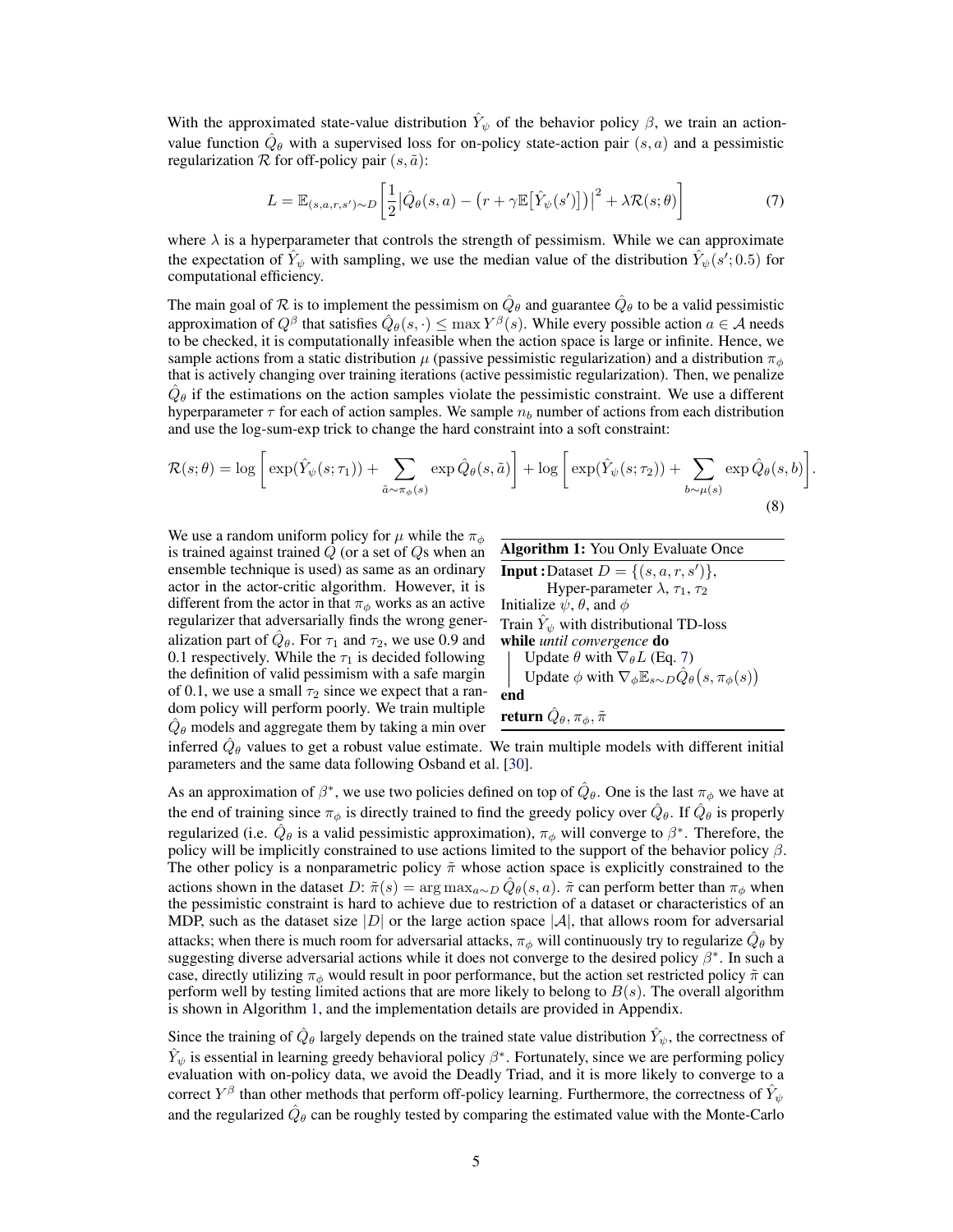return. This is an extra debugging feature that is only available in YOEO, and we can leverage this to set the hyperparameters.

It is noteworthy that we are leveraging aleatoric uncertainty to implement pessimism. When epistemic uncertainty of action-value function  $Q^*(s, a)$  can be estimated with a fixed dataset, using it to penalize the value function is a theoretically justifiable implementation of pessimism [\[14\]](#page-8-0). However, measuring epistemic uncertainty is still an open problem when a deep neural network is used even in the simpler supervised learning setting that does not include bootstrapping as RL. For that reason, pessimism is commonly implemented with a proximal objective, such as learning a lower bound of the true  $Q^*$  [\[13\]](#page-8-0) or using an uncertainty proxy [\[27,](#page-9-0) [31\]](#page-9-0), and therefore, these approaches often require sensitive hyperparameter tuning to find the right level of pessimism [\[1\]](#page-8-0). In contrast, the objective of YOEO allows us to use aleatoric uncertainty that can be directly estimated. Also, the two-step training prevents the error from propagating through bootstrapping, so our method is less susceptible to divergence at the cost of optimality. This makes our algorithm a suitable *baseline* for offline RL that achieves stability at the cost of optimality.

### 5 Experiments

We aim to study the following question: how much performance gain do potentially risky policy iteration algorithms provide compared to more stable baseline algorithm YOEO? We compare the performance of YOEO against several baselines and prior works based on policy iteration: behavior cloning (BC), soft actor-critic (SAC) [\[5\]](#page-8-0) without interaction, bootstrapping error accumulation reduction (BEAR) [\[8\]](#page-8-0), behavior regularized actor-critic (BRAC) [\[9\]](#page-8-0), advantage weighted regression (AWR) [\[10\]](#page-8-0), batch constrained deep Q-learning (BCQ) [\[7\]](#page-8-0), and conservative Q-learning (CQL) [\[13\]](#page-8-0).

The comparison is made on a subset of datasets in the D4RL offline RL benchmark [\[18\]](#page-9-0). We use MuJoCo [\[32\]](#page-9-0) locomotion tasks [\[33\]](#page-9-0), Adroit hand-manipulation tasks [\[34\]](#page-10-0), and Franka kitchen [\[35\]](#page-10-0) tasks. For MuJoCo locomotion tasks, we use three environments (hopper, walker2d, and halfcheetah) in four different settings (random, medium-replay, medium, and medium-expert). For Adroit hand-manipulation tasks, we use four environments (pen, door, relocate, and hammer) in two settings (human and cloned). For Franka kitchen tasks, we use three different settings (complete, partial, and mixed). We train YOEO for 1 million stochastic gradient steps for both  $\hat{Y}_\psi$  and  $\hat{Q}_\theta$ , then we report the average normalized performance score over 100 trajectories. The results are displayed in Table [1.](#page-6-0)

Despite the fact that YOEO aims to learn a greedy behavioral policy  $\beta^*(s)$  with respect to  $Q^{\beta}$  rather than try to learn  $\pi^*$ , it shows highly competitive results: it achieves better performance than the current state-of-the-art model-free offline RL algorithms in five datasets (hopper-random, walker2dmedium-replay, hopper-medium-expert, and hammer-cloned, kitchen-compete), and competitive performance across all other configurations surpassing most of the other offline RL algorithms. The results indicate that the previous offline RL algorithms fail to fully exploit the potential benefit of iterative evaluation and update.

The performance of  $\tilde{\pi}$  shown in the last column of Table [1](#page-6-0) also supports our hypothesis on  $\pi_{\phi}$ . While  $\tilde{\pi}$  shows similar results in other datasets,  $\tilde{\pi}$  shows a better result than  $\pi_{\phi}$  in -human type dataset in Adroit tasks and -parital and -mixed type datasets in the kitchen task of which the size of the dataset is relatively small or the action space is large; since  $\hat{Q}_{\theta}$  needs to be regularized for diverse set of actions,  $\pi_{\phi}$  would not converge to  $\beta^*$  whose actions are limited to the support of  $\beta$ .

#### 5.1 Ablation Study: how much will each regularization term affect the performance?

We conduct an ablation study to show the effectiveness of the regularization and the contribution of each term in Eq. [8.](#page-4-0) Specifically, we consider two ablations: (1)  $\hat{Q}^{\beta}$  trained only via TD loss based on  $(s, a, r, s', a')$  tuple without any regularization (denoted as  $\hat{Q}^{\beta} \backslash \mathcal{R}$ ) and (2)  $\hat{Q}^{\beta}$  trained without the second term in Eq. [8](#page-4-0) (denoted as  $\hat{Q}^{\beta} \backslash \mu$ ). Additionally, we test the effect of the ensemble by changing the number of trained models. The experiment settings and the results are summarized in Table [2.](#page-6-0)

We confirm the necessity of pessimistic regularization even when we do on-policy policy evaluation; the qualitative results shown in Figure [1](#page-7-0) reveal that  $\hat{Q}_{\theta} \backslash \mathcal{R}$  can estimate the ground-truth value for on-policy input  $(s, a)$ , but it fails to estimate the value for out-of-distribution input  $(s, b)$ , especially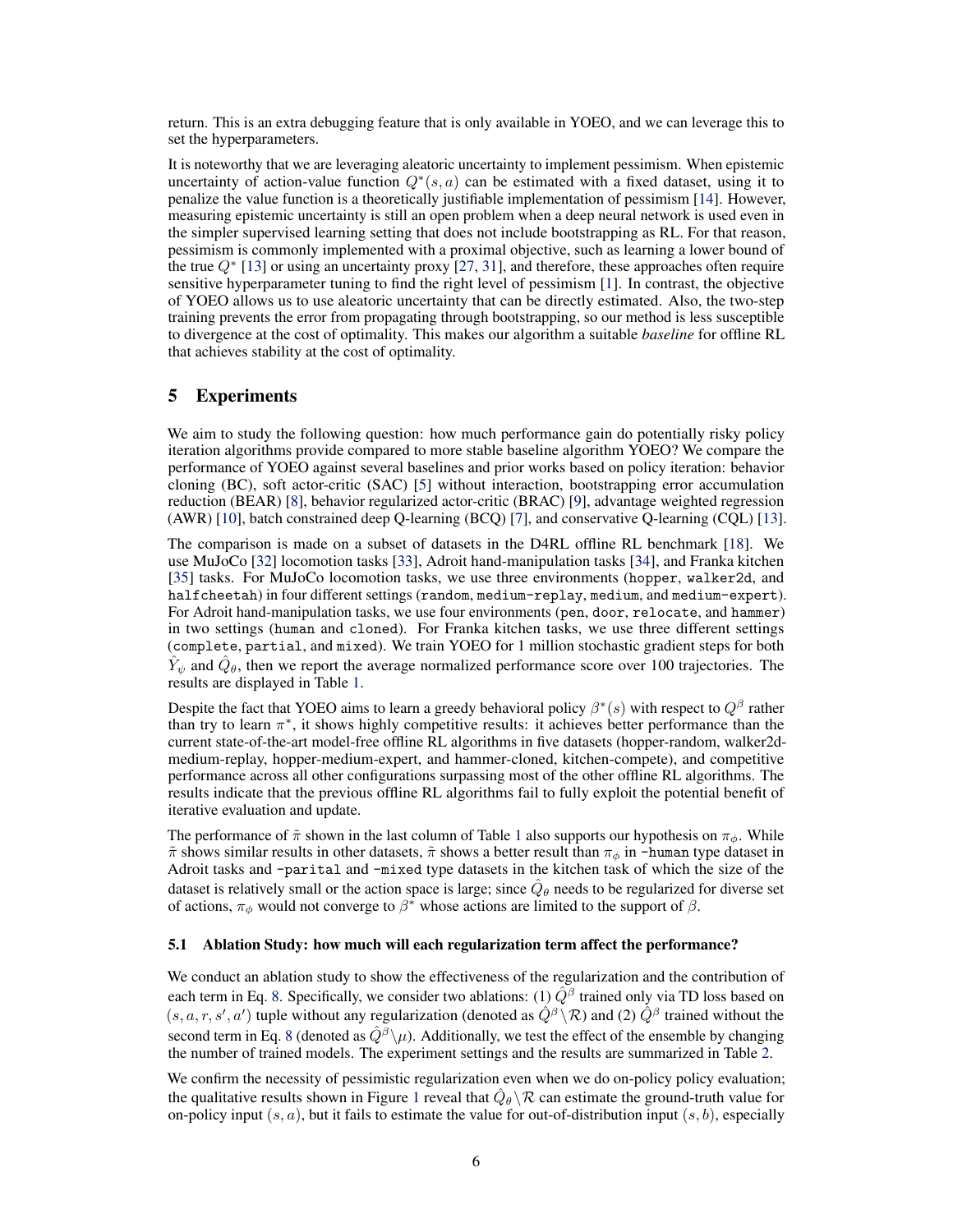<span id="page-6-0"></span>Table 1: Performance of YOEO and prior methods on a subset of D4RL benchmarks. Each number represents the performance relative to a random policy as 0 and an expert policy as 100. All the numbers except ours are borrowed from [\[18\]](#page-9-0) and [\[13\]](#page-8-0). The numbers of our results are averaged over 3 different random seeds.

| <b>Type</b>       | <b>Environemt</b>    | BC       | SAC-<br>offline | <b>BEAR</b> | <b>BRAC</b> | <b>AWR</b>                                                                                                                                                                                        | <b>BCQ</b> | CQL<br>$(\mathcal{H})$ | YOEO<br>$(\pi_{\phi})$ | YOEO<br>$(\tilde{\pi})$ |
|-------------------|----------------------|----------|-----------------|-------------|-------------|---------------------------------------------------------------------------------------------------------------------------------------------------------------------------------------------------|------------|------------------------|------------------------|-------------------------|
|                   | HalfCheetah          | 2.1      | 30.5            | 25.1        | 31.2        | 2.5                                                                                                                                                                                               | 2.2        | 35.4                   | 4.5                    | 5.7                     |
| Random            | Hopper               | 9.8      | 11.3            | 11.4        | 12.2        | 10.2                                                                                                                                                                                              | 10.6       | 10.8                   | 12.2                   | 12.3                    |
|                   | Walker2D             | 1.6      | 4.1             | 7.3         | 1.9         | 1.5                                                                                                                                                                                               | 4.9        | 7                      | 4.9                    | 4.1                     |
| Medium-<br>Replay | HalfCheetah          | 38.4     | $-2.4$          | 38.6        | 47.7        | 40.3                                                                                                                                                                                              | 38.2       | 46.2                   | 36.2                   | 30.9                    |
|                   | Hopper               | 11.8     | 3.5             | 33.7        | 0.6         | 28.4                                                                                                                                                                                              | 33.1       | 48.6                   | 42.5                   | 37.2                    |
|                   | Walker <sub>2D</sub> | 11.3     | 1.9             | 19.2        | 0.9         | 15.5                                                                                                                                                                                              | 15         | 32.6                   | 41.9                   | 30.1                    |
|                   | HalfCheetah          | 36.1     | $-4.3$          | 41.7        | 46.3        | 37.4                                                                                                                                                                                              | 40.7       | 44.4                   | 45.1                   | 43.6                    |
| Medium            | Hopper               | 29       | 0.8             | 52.1        | 31.1        | 35.9                                                                                                                                                                                              | 54.5       | 86.6                   | 71.9                   | 62.5                    |
|                   | Walker <sub>2D</sub> | 6.6      | 0.9             | 59.1        | 81.1        | 17.4                                                                                                                                                                                              | 53.1       | 74.5                   | 74.1                   | 76.2                    |
| Medium-           | HalfCheetah          | 35.8     | 1.8             | 53.4        | 44.2        | 52.7                                                                                                                                                                                              | 64.7       | 62.4                   | 41.9                   | 35.9                    |
|                   | Hopper               | 111.9    | 1.6             | 96.3        | 0.8         | 27.1                                                                                                                                                                                              | 110.9      | 111                    | 112.1                  | 112                     |
| Expert            | Walker <sub>2D</sub> | 6.4      | $-0.1$          | 40.1        | 81.6        | 53.8                                                                                                                                                                                              | 57.5       | 98.7                   | 89.5                   | 84.3                    |
| human             | pen                  | 34.4     | 6.3             | $-1$        | 8.1         | 12.3                                                                                                                                                                                              | 68.9       | 37.5                   | 17.3                   | 43.6                    |
|                   | door                 | 0.5      | 3.9             | $-0.3$      | $-0.3$      | 0.4                                                                                                                                                                                               | $\Omega$   | 9.9                    | $-0.1$                 | 5.7                     |
|                   | relocate             | $\Omega$ | $\Omega$        | $-0.3$      | $-0.3$      | $\Omega$                                                                                                                                                                                          | $-0.1$     | 0.2                    | $-0.1$                 | 0.2                     |
|                   | hammer               | 1.5      | 0.5             | 0.3         | 0.3         | 1.2<br>0.5<br>4.4<br>28<br>44<br>39.2<br>$\Omega$<br>$\Omega$<br>0.4<br>$-0.2$<br>$-0.3$<br>$-0.1$<br>2.1<br>0.4<br>0.4<br>$\theta$<br>8.1<br>43.8<br>15.4<br>18.9<br>49.8<br>10.6<br>51.0<br>8.1 | 2.6        | 5.4                    |                        |                         |
|                   | pen                  | 56.9     | 23.5            | 26.5        | 1.6         |                                                                                                                                                                                                   |            |                        | 32.6                   | 30.5                    |
| cloned            | door                 | $-0.1$   | $\Omega$        | $-0.1$      | $-0.1$      |                                                                                                                                                                                                   |            |                        | 0.1                    | 0.7                     |
|                   | relocate             | $-0.1$   | $-0.2$          | $-0.3$      | $-0.3$      |                                                                                                                                                                                                   |            |                        | $-0.1$                 | $-0.2$                  |
|                   | hammer               | 0.8      | 0.2             | 0.3         | 0.3         |                                                                                                                                                                                                   |            |                        | 2.7                    | 1.2                     |
| kitchen           | complete             | 33.8     | 15.0            | $\Omega$    | $\Omega$    |                                                                                                                                                                                                   |            |                        | 63.2                   | 31.3                    |
|                   | partial              | 33.8     | $\mathbf{0}$    | 13.1        | $\Omega$    |                                                                                                                                                                                                   |            |                        | 17.2                   | 46.8                    |
|                   | mixed                | 47.5     | 2.5             | 47.2        | $\Omega$    |                                                                                                                                                                                                   |            |                        | 5.9                    | 40.4                    |

Table 2: Ablation experiment results. The normalized performance over 3 random seeds is displayed.

|                           |                      | $\hat{Q}_{\bm{\theta}} \!\setminus\! \mathcal{R}$ | $\hat{Q}_{\theta} \backslash \mu(s)$ | $\hat{Q}_{\theta}$ (Ens. 1) | $Q_{\theta}$ (Ens. 3) | YOEO  |
|---------------------------|----------------------|---------------------------------------------------|--------------------------------------|-----------------------------|-----------------------|-------|
| Supervised w/ $Y_{\psi}$  |                      |                                                   |                                      |                             |                       |       |
| $\mathcal{R}$ w/ $\mu(s)$ |                      |                                                   |                                      |                             |                       |       |
| $\mathcal{R}$ w/ $\pi(s)$ |                      |                                                   |                                      |                             |                       |       |
| # Ensembles               |                      |                                                   |                                      |                             | 3                     | 5     |
| Medium-                   | Hopper               | 30.6                                              | 49.1                                 | 21.3                        | 36.5                  | 42.5  |
| Replay                    | Walker <sub>2D</sub> | 3.7                                               | 21.2                                 | 18.9                        | 28.2                  | 41.9  |
| Medium                    | Hopper               | 2.7                                               | 14.9                                 | 54.6                        | 65.9                  | 71.9  |
|                           | Walker <sub>2D</sub> | $-0.2$                                            | 29                                   | 66.3                        | 75.9                  | 74.1  |
| Medium-                   | Hopper               | 10.4                                              | 58.2                                 | 89.6                        | 112                   | 112.1 |
| Expert                    | Walker2D             | 3                                                 | 0.3                                  | 62.2                        | 94.9                  | 89.5  |

when the given dataset is homogeneous such as the -medium dataset whose behavior policy  $\beta$  is not a mixture of different policies. This is because  $\hat{Q}^{\beta}$  behaves more like a  $\hat{V}^{\beta}$ , ignoring the action, since an effective action a is predictable based on s. The performance degradation of  $\hat{Q}_{\theta} \setminus \mu$  indicates that a random policy  $\mu$  is a good heuristic that can prevent the degeneration of the action-value function; the second regularization term using  $\mu$  can foster the discrimination ability of the value function by enforcing  $\hat{Q}_{\theta}$  to estimate a different value for  $(s, a)$  and  $(s, b)$ , and this can increase the performance significantly especially when the given dataset is generated with a homogeneous policy.

We also observe the performance benefit of training more models and ensembling them, especially for -medium-replay type datasets. We hypothesize that YOEO's pessimistic regularization method has high variance due to the stochasticity of the loss function, and the ensembling technique can improve learning by enabling robust prediction for off-policy data from which the stochasticity is derived.

#### 5.2 Why do CQL and other methods fail?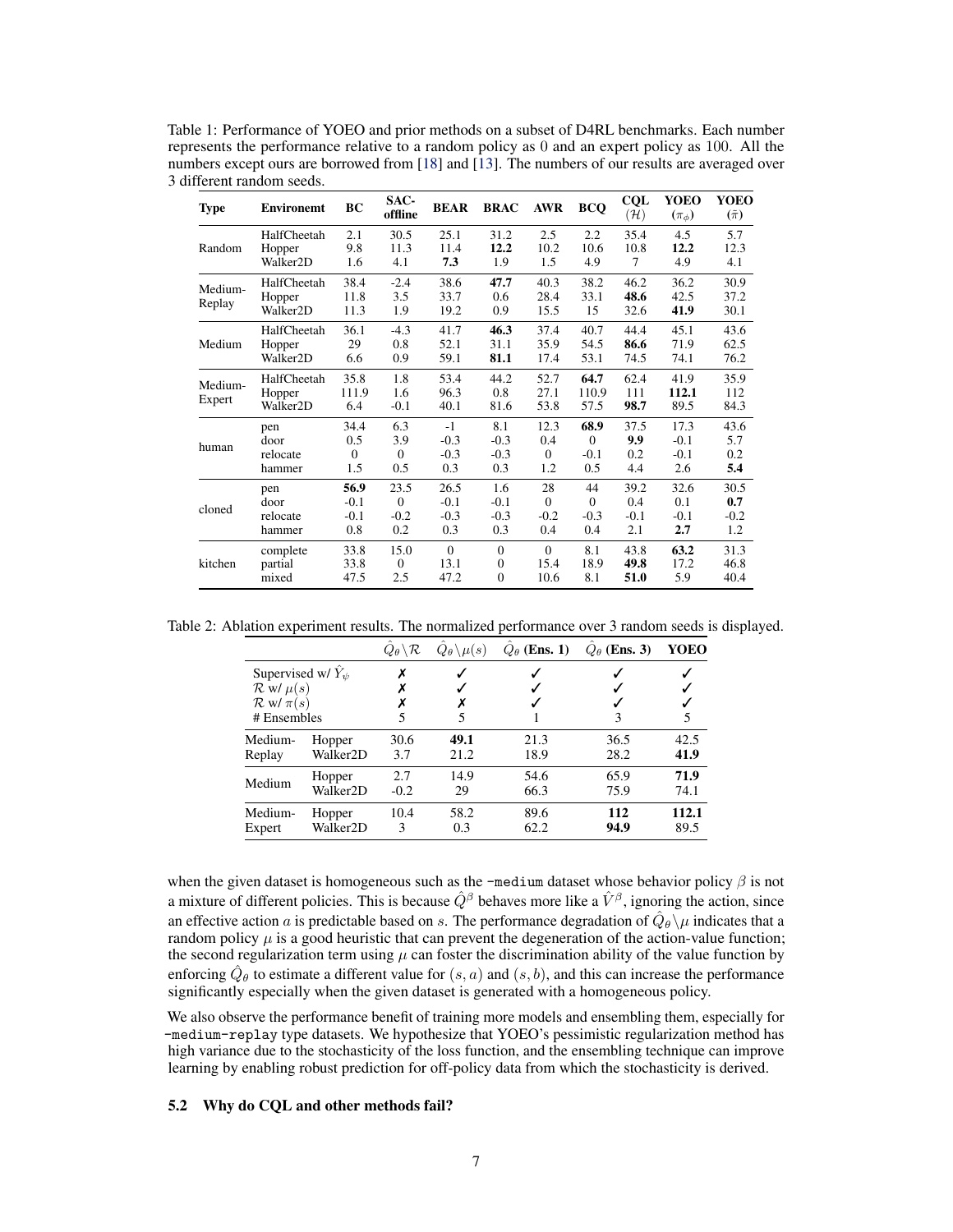<span id="page-7-0"></span>

Figure 1: Qualitative evaluation of  $\hat{Q}_{\theta}$  \R (red) and  $\hat{Q}_{\theta}$  (YOEO, blue) trained for hopper-medium-v0 dataset. In the left two figures, we plot the predictions of each method for 10,000 on-policy data points  $(s, a)$ . The x-axis is the Monte-Carlo value estimate of the given data point. In the right, we plot the predictions of  $(s, \mu(s))$  for 4 randomly sampled states from D. 100 actions are sampled from random uniform policy  $\mu$ . Monte-Carlo estimate of the given state is drawn with the black line, and a histogram of the predictions with each method is drawn with the corresponding colors. While both  $\hat{Q}_{\theta} \backslash \mathcal{R}$  and  $\hat{Q}_{\theta}$  estimate the value precisely for the on-policy input,  $\hat{Q}_{\theta} \backslash \mathcal{R}$  behaves more like  $V^{\beta}(s)$ failing to take the action input into account for a value prediction.

YOEO outperforms the current state-of-the-art methods, specifically CQL, in several datasets. Considering that the pessimistic regularization of YOEO is milder than CQL, we hypothesize that the failure of CQL to surpass  $\beta^*$  is derived from over-regularization; YOEO only penalizes  $\hat{Q}_{\theta}(s, b)$  that are larger than the maximum value of the state value distribution  $\max \hat{Y}_{\psi}$ , while CQL performs unbounded minimization for  $\hat{Q}^*(s, b)$  and maximization for  $\hat{Q}^*(s, a)$ . When b is sampled from a policy based on  $\hat{Q}$ , the regularization will practically penalize  $\hat{Q}^{*}(s,b)$  until the value becomes smaller than  $\hat{Q}^*(s, a)$ . Even when  $\hat{Q}^*(s, a)$  is smaller than  $\max \hat{Y}_{\psi}$ , CQL

Table 3: Experimental results of  $CQ^{\beta}L$  and its variants. MR, M, and ME represent medium-replay, medium, and medium-expert dataset types, and H and W represent Hopper and Walker2D environments respectively. The averaged normalized performance over 3 random seed is displayed.

|    |   | YOEO  | $COL(\rho)$ | $CO^{\beta}L(\rho)$ | MOReL |
|----|---|-------|-------------|---------------------|-------|
| MR | н | 42.5  | 26.9        | 29.7                | 93.6  |
|    | W | 41.9  | 13.3        | 26.7                | 49.8  |
| M  | Н | 71.9  | 31.7        | 32                  | 95.4  |
|    | W | 74.1  | 78.8        | 65                  | 77.8  |
| МE | н | 112.1 | 111.9       | 111.5               | 108.7 |
|    | W | 89.5  | 63          | 83                  | 95.6  |

would still induce more pessimism than YOEO. Furthermore, when  $\hat{Q}^*$  is over-regularized, we can expect that  $\hat{Q}^*$  would behave more like  $\hat{Q}^{\beta}$ , losing the advantage of the iterative process.

To confirm this hypothesis, we modify CQL to estimate  $Q^{\beta}$  instead of  $Q^*$  by changing the TD loss to be computed with  $(s, a, r, s', a')$ , not  $(s, a, r, s')$ . The pessimistic regularization part remains intact. We denote this algorithm  $CQ^{\beta}L$ . We ran the  $CQL(\rho)$  algorithm, and the results are displayed in Table 3.  $CQ^{\beta}L(\rho)$  works similarly to  $CQL(\rho)$ , and this supports our hypothesis that the CQL is over-regularizing. The success of the model-based offline algorithm (MOReL [\[31\]](#page-9-0)), implies that the over-regularization of CQL can be avoided by utilizing the uncertainty that CQL lacks.

### 6 Discussion

We investigate a simple baseline algorithm for offline RL that only evaluates the value function of the behavior policy as opposed to approximate  $Q^*$  with unstable iterative process. Since the proposed algorithm does not involve a policy optimization step and value re-evaluation based on the updated policy, the algorithm can be stable, but the resulting policy is more likely to be suboptimal. This makes the algorithm an appropriate baseline for actor-critic algorithms that ought to outperform this baseline if there is indeed value in iterative optimization in the offline setting. In the experiments, the proposed baseline surprisingly shows competitive results on the several D4RL benchmarks, surpassing the stateof-the-art results in some tasks. This implies the usefulness of conservativeness under uncertainty, which can prevent incorrect generalization behavior of a complex function approximator occurring due to lack of data, as well as the potential flaws of iterative optimization in actor-critic algorithms in the offline setting. Therefore, it is essential for future work to build a theoretical framework that sheds light on iterative optimization and generalization of offline actor-critic methods that use deep neural networks, if iterative optimization is to be fully taken advantage of.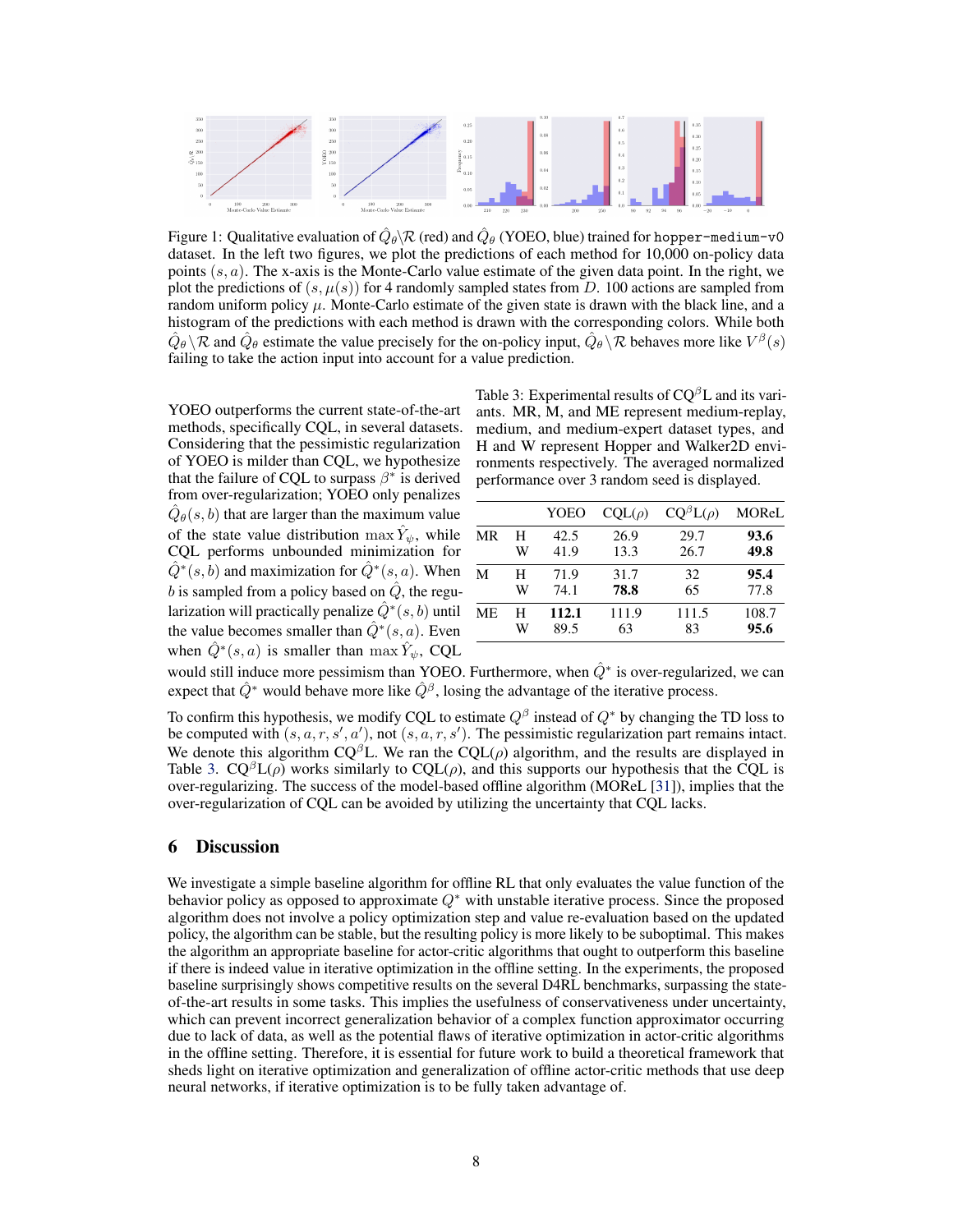#### <span id="page-8-0"></span>Acknowledgments

This work has taken place in the Personal Autonomous Robotics Lab (PeARL) at The University of Texas at Austin. PeARL research is supported in part by the NSF (IIS-1724157, IIS-1638107, IIS-1749204, IIS-1925082), ONR (N00014-18-2243), AFOSR (FA9550-20-1-0077), and ARO (78372-CS).

## **References**

- [1] S. Levine, A. Kumar, G. Tucker, and J. Fu. Offline reinforcement learning: Tutorial, review, and perspectives on open problems. *arXiv preprint arXiv:2005.01643*, 2020.
- [2] S. Fujimoto, H. Hoof, and D. Meger. Addressing function approximation error in actor-critic methods. In *International Conference on Machine Learning*, pages 1582–1591, 2018.
- [3] J. Fu, A. Kumar, M. Soh, and S. Levine. Diagnosing bottlenecks in deep q-learning algorithms. In *International Conference on Machine Learning*, 2019.
- [4] T. P. Lillicrap, J. J. Hunt, A. Pritzel, N. Heess, T. Erez, Y. Tassa, D. Silver, and D. Wierstra. Continuous control with deep reinforcement learning. In *International Conference on Learning Representations*, 2016. URL <http://arxiv.org/abs/1509.02971>.
- [5] T. Haarnoja, A. Zhou, P. Abbeel, and S. Levine. Soft actor-critic: Off-policy maximum entropy deep reinforcement learning with a stochastic actor. In *International Conference on Machine Learning*, pages 1861–1870, 2018. URL [http://proceedings.mlr.press/v80/](http://proceedings.mlr.press/v80/haarnoja18b.html) [haarnoja18b.html](http://proceedings.mlr.press/v80/haarnoja18b.html).
- [6] R. S. Sutton and A. G. Barto. *Reinforcement Learning: An Introduction*. MIT Press, Cambridge, MA, USA, 2018. ISBN 978-0262039246. URL [http://www.incompleteideas.net/book/](http://www.incompleteideas.net/book/the-book-2nd.html) [the-book-2nd.html](http://www.incompleteideas.net/book/the-book-2nd.html).
- [7] S. Fujimoto, D. Meger, and D. Precup. Off-policy deep reinforcement learning without exploration. In *International Conference on Machine Learning*, pages 2052–2062, 2019.
- [8] A. Kumar, J. Fu, M. Soh, G. Tucker, and S. Levine. Stabilizing off-policy q-learning via bootstrapping error reduction. In *Advances in Neural Information Processing Systems 32*, pages 11784–11794, 2019.
- [9] Y. Wu, G. Tucker, and O. Nachum. Behavior regularized offline reinforcement learning. *arXiv preprint arXiv:1911.11361*, 2019.
- [10] X. B. Peng, A. Kumar, G. Zhang, and S. Levine. Advantage-weighted regression: Simple and scalable off-policy reinforcement learning. *arXiv preprint arXiv:1910.00177*, 2019.
- [11] Z. Wang, A. Novikov, K. Zołna, J. T. Springenberg, S. Reed, B. Shahriari, N. Siegel, J. Merel, ˙ C. Gulcehre, and N. Heess. Critic regularized regression. *arXiv preprint arXiv:2006.15134*, 2020.
- [12] N. Siegel, J. T. Springenberg, F. Berkenkamp, A. Abdolmaleki, M. Neunert, T. Lampe, R. Hafner, N. Heess, and M. Riedmiller. Keep doing what worked: Behavior modelling priors for offline reinforcement learning. In *International Conference on Learning Representations*, 2020. URL <https://openreview.net/forum?id=rke7geHtwH>.
- [13] A. Kumar, A. Zhou, G. Tucker, and S. Levine. Conservative q-learning for offline reinforcement learning. *arXiv preprint arXiv:2006.04779*, 2020.
- [14] J. Buckman, C. Gelada, and M. G. Bellemare. The importance of pessimism in fixed-dataset policy optimization. *arXiv preprint arXiv:2009.06799*, 2020.
- [15] M. G. Bellemare, W. Dabney, and R. Munos. A distributional perspective on reinforcement learning. In *International Conference on Machine Learning*, page 449–458, 2017.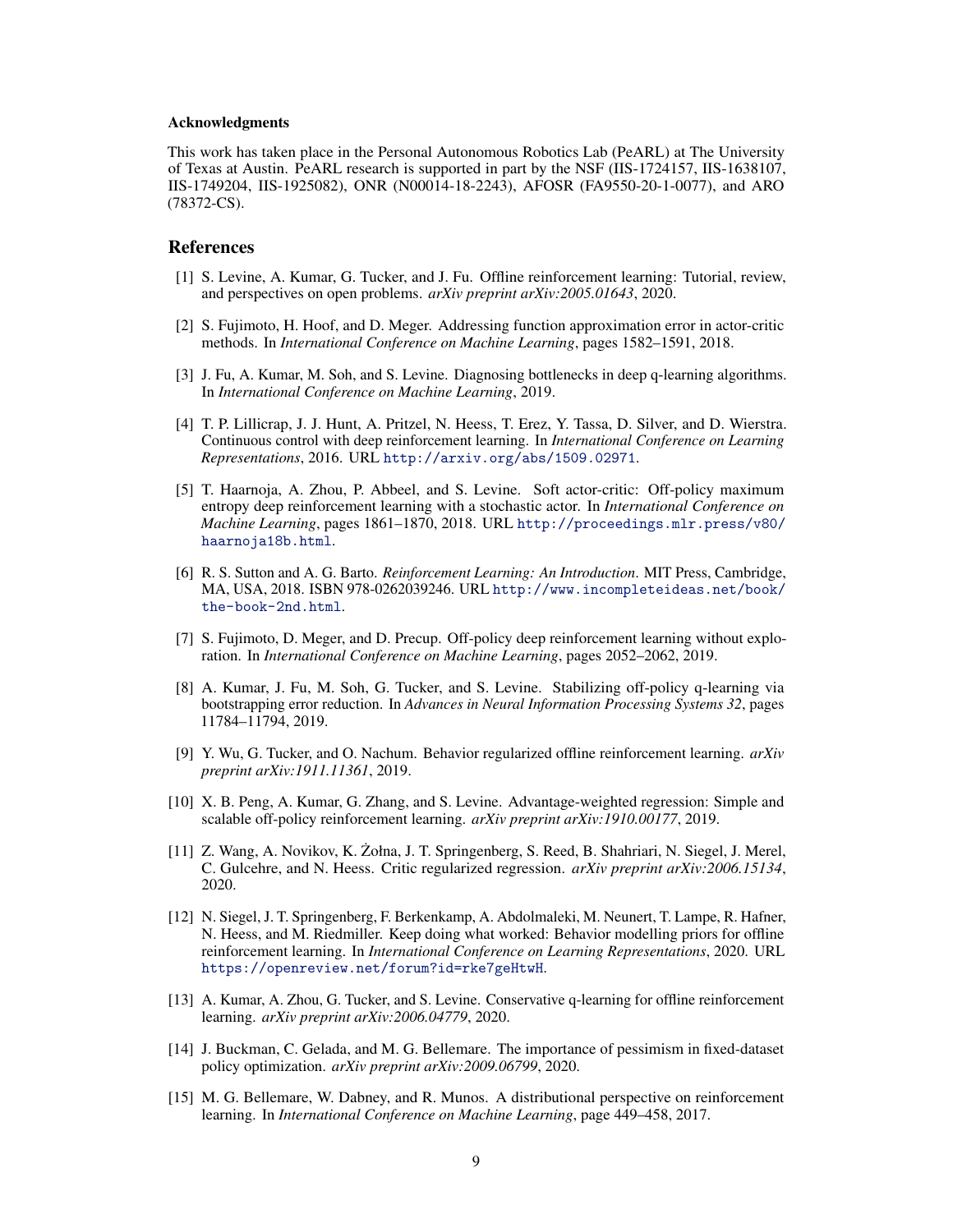- <span id="page-9-0"></span>[16] W. Dabney, M. Rowland, M. G. Bellemare, and R. Munos. Distributional reinforcement learning with quantile regression. In *AAAI Conference on Artificial Intelligence*, pages 2892–2901, 2018. URL <https://www.aaai.org/ocs/index.php/AAAI/AAAI18/paper/view/17184>.
- [17] Will, G. Ostrovski, D. Silver, and R. Munos. Implicit quantile networks for distributional reinforcement learning. In *International Conference on Machine Learning*, pages 1104–1113, 2018. URL <http://proceedings.mlr.press/v80/dabney18a.html>.
- [18] J. Fu, A. Kumar, O. Nachum, G. Tucker, and S. Levine. D4rl: Datasets for deep data-driven reinforcement learning. *arXiv preprint arXiv:2004.07219*, 2020.
- [19] M. G. Lagoudakis and R. Parr. Least-squares policy iteration. *Journal of machine learning research*, 4(Dec):1107–1149, 2003.
- [20] R. Munos. Error bounds for approximate value iteration. In *Proceedings of the National Conference on Artificial Intelligence*, volume 20, page 1006. Menlo Park, CA; Cambridge, MA; London; AAAI Press; MIT Press; 1999, 2005.
- [21] A.-m. Farahmand, C. Szepesvári, and R. Munos. Error propagation for approximate policy and value iteration. In *Advances in Neural Information Processing Systems*, pages 568–576, 2010.
- [22] G. Tesauro. Td-gammon, a self-teaching backgammon program, achieves master-level play. *Neural computation*, 6(2):215–219, 1994.
- [23] V. Mnih, K. Kavukcuoglu, D. Silver, A. A. Rusu, J. Veness, M. G. Bellemare, A. Graves, M. Riedmiller, A. K. Fidjeland, G. Ostrovski, et al. Human-level control through deep reinforcement learning. *nature*, 518(7540):529–533, 2015.
- [24] D. Silver, A. Huang, C. J. Maddison, A. Guez, L. Sifre, G. Van Den Driessche, J. Schrittwieser, I. Antonoglou, V. Panneershelvam, M. Lanctot, et al. Mastering the game of go with deep neural networks and tree search. *nature*, 529(7587):484–489, 2016.
- [25] S. Levine, C. Finn, T. Darrell, and P. Abbeel. End-to-end training of deep visuomotor policies. *The Journal of Machine Learning Research*, 17(1):1334–1373, 2016.
- [26] Q. Wang, J. Xiong, L. Han, H. Liu, T. Zhang, et al. Exponentially weighted imitation learning for batched historical data. In *Advances in Neural Information Processing Systems*, pages 6288–6297, 2018.
- [27] T. Yu, G. Thomas, L. Yu, S. Ermon, J. Zou, S. Levine, C. Finn, and T. Ma. Mopo: Model-based offline policy optimization. *arXiv preprint arXiv:2005.13239*, 2020.
- [28] B. Lakshminarayanan, A. Pritzel, and C. Blundell. Simple and scalable predictive uncertainty estimation using deep ensembles. In *Neural Information Processing Systems*, page 6405–6416, 2017.
- [29] J. van Amersfoort, L. Smith, Y. W. Teh, and Y. Gal. Uncertainty estimation using a single deep deterministic neural network. In *International Conference on Machine Learning*, 2020.
- [30] I. Osband, C. Blundell, A. Pritzel, and B. Van Roy. Deep exploration via bootstrapped dqn. In *Advances in Neural Information Processing Systems*, volume 29, pages 4026–4034, 2016.
- [31] R. Kidambi, A. Rajeswaran, P. Netrapalli, and T. Joachims. Morel: Model-based offline reinforcement learning. In H. Larochelle, M. Ranzato, R. Hadsell, M. F. Balcan, and H. Lin, editors, *Advances in Neural Information Processing Systems*, volume 33, pages 21810–21823. Curran Associates, Inc., 2020. URL [https://proceedings.neurips.cc/paper/2020/](https://proceedings.neurips.cc/paper/2020/file/f7efa4f864ae9b88d43527f4b14f750f-Paper.pdf) [file/f7efa4f864ae9b88d43527f4b14f750f-Paper.pdf](https://proceedings.neurips.cc/paper/2020/file/f7efa4f864ae9b88d43527f4b14f750f-Paper.pdf).
- [32] E. Todorov, T. Erez, and Y. Tassa. Mujoco: A physics engine for model-based control. In *IROS*, pages 5026–5033. IEEE, 2012. URL [http://dblp.uni-trier.de/db/conf/iros/](http://dblp.uni-trier.de/db/conf/iros/iros2012.html#TodorovET12) [iros2012.html#TodorovET12](http://dblp.uni-trier.de/db/conf/iros/iros2012.html#TodorovET12).
- [33] G. Brockman, V. Cheung, L. Pettersson, J. Schneider, J. Schulman, J. Tang, and W. Zaremba. Openai gym. *CoRR*, abs/1606.01540, 2016.